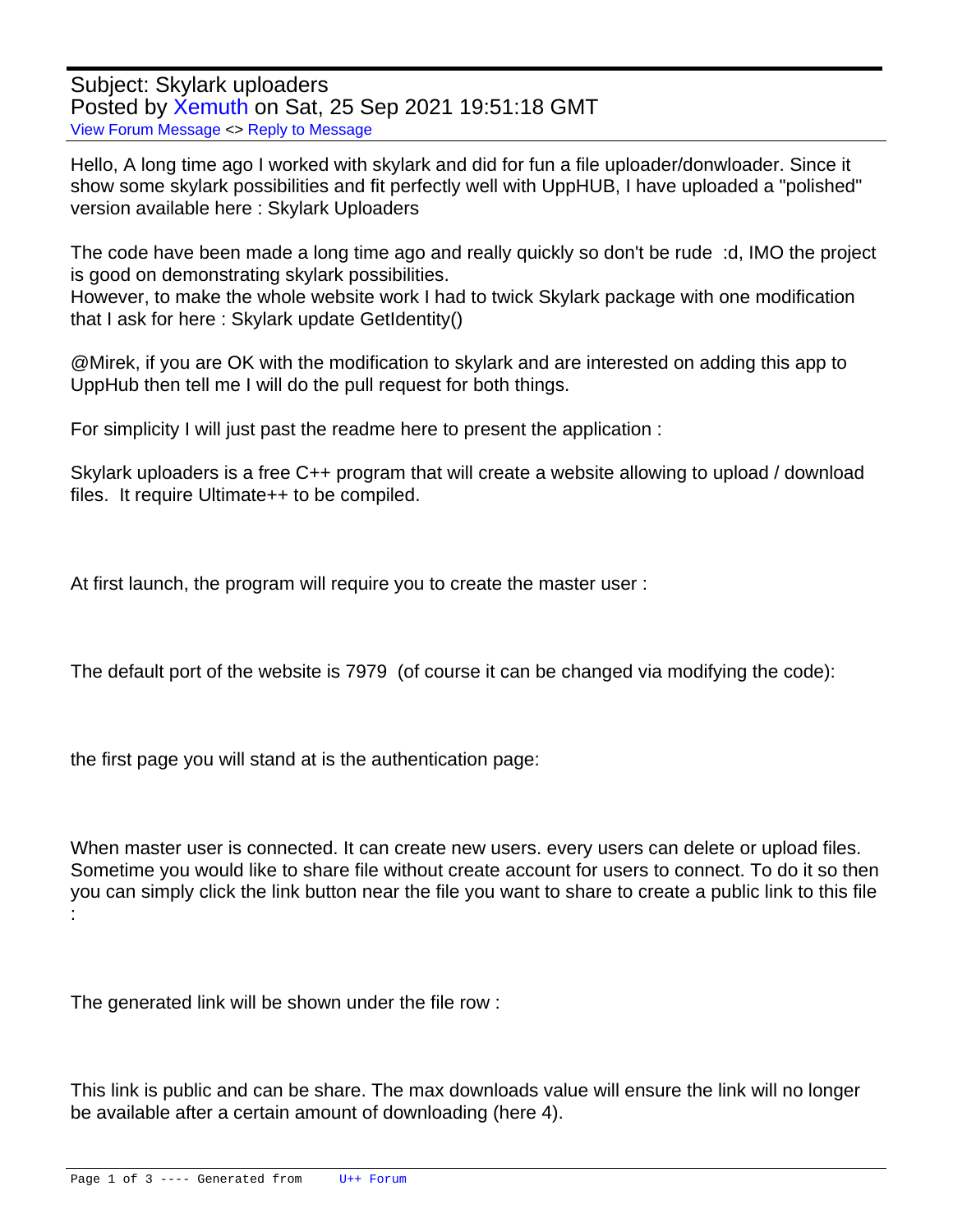Known problem :

-On tiny system like raspberry, huge file will make the program crash when someone try to download them (upload is working fine as long you got the necessary space) .

-if file have non ascii characters in is name then the application wont be able to delete it.

Subject: Re: Skylark uploaders Posted by jacksonRIAB on Sun, 26 Sep 2021 08:41:36 GMT [View Forum Message](https://www.ultimatepp.org/forums/index.php?t=rview&th=11647&goto=57567#msg_57567) <> [Reply to Message](https://www.ultimatepp.org/forums/index.php?t=post&reply_to=57567)

Nicely done. I've done a couple of example sites with skylark, mostly imageboards and small versions of reddit-like sites, but not for production use. It would be cool if one day we could dogfood the whole thing with ultimatepp.org.

Subject: Re: Skylark uploaders Posted by [Lance](https://www.ultimatepp.org/forums/index.php?t=usrinfo&id=339) on Sun, 10 Oct 2021 01:06:32 GMT [View Forum Message](https://www.ultimatepp.org/forums/index.php?t=rview&th=11647&goto=57617#msg_57617) <> [Reply to Message](https://www.ultimatepp.org/forums/index.php?t=post&reply_to=57617)

Thanks for sharing. I am able to compile and run it on Windows. Somehow the uploading wasn't successful. Maybe it's because you are using a forked Skylark, maybe I haven't create the folder for uploaded file.

For linux system(unbutu), the behavior of Skylark is different from on Windows in that no terminal window for stdin/stdout is opened. Because of this behavior, your initizalization which requires input of master user name and password on server side at initial run will hold the server from going to listening stage indefinitely. You may want to instead allow user to create master user name and password on the client side if the user table is still empty.

Subject: Re: Skylark uploaders Posted by [Xemuth](https://www.ultimatepp.org/forums/index.php?t=usrinfo&id=34388) on Thu, 10 Feb 2022 08:21:14 GMT [View Forum Message](https://www.ultimatepp.org/forums/index.php?t=rview&th=11647&goto=58083#msg_58083) <> [Reply to Message](https://www.ultimatepp.org/forums/index.php?t=post&reply_to=58083)

Hello Lance,

Quote:Somehow the uploading wasn't successful. Maybe it's because you are using a forked **Skylark** 

Indeed I use a forked skylark which can handle file sending via stream and alternative way of managing authentication.

I did a pull request few month ago to add thoses features to the retail skylark.

Quote:For linux system(unbutu), the behavior of Skylark is different from on Windows in that no